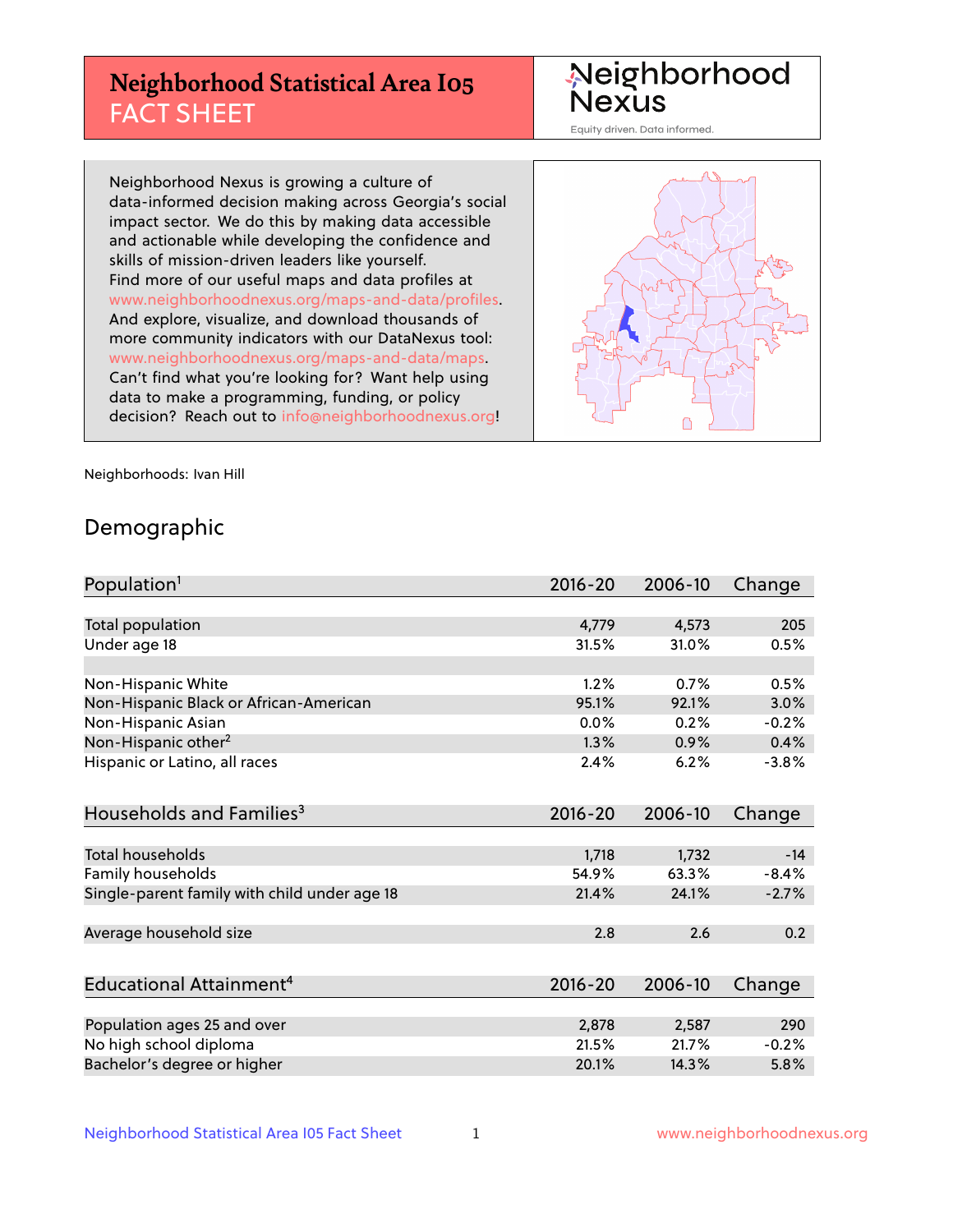## Change Measures, continued...

| Employment <sup>5</sup>                                 | $2016 - 20$    | 2006-10        | Change      |
|---------------------------------------------------------|----------------|----------------|-------------|
|                                                         |                |                |             |
| Total workers residing in Neighborhood Statistical Area | 1,703<br>28.2% | 1,594<br>27.8% | 109<br>0.5% |
| Workers with earnings \$1250/month or less              | 43.1%          | 54.5%          | $-11.4%$    |
| Workers with earnings \$1251/month to \$3333/month      | 28.7%          | 17.8%          | 10.9%       |
| Workers with earnings greater than \$3333/month         |                |                |             |
| Total jobs located in Neighborhood Statistical Area     | 138            | 206            | -68         |
| Jobs with earnings \$1250/month or less                 | 23.2%          | 48.1%          | $-24.9%$    |
| Jobs with earnings \$1251/month to \$3333/month         | 33.3%          | 33.5%          | $-0.2%$     |
| Jobs with earnings greater than \$3333/month            | 43.5%          | 18.4%          | 25.0%       |
|                                                         |                |                |             |
| Jobs/workers ratio                                      | 0.1            | 0.1            | $-0.0$      |
|                                                         |                |                |             |
| Income and Poverty <sup>6</sup>                         | 2016-20        | 2006-10        | Change      |
|                                                         |                |                |             |
| Median household income                                 | \$27,740       | \$24,845       | \$2,896     |
| Population for whom poverty status is determined        | 4,768          | 4,558          | 210         |
| Population below poverty                                | 36.9%          | 36.5%          | 0.4%        |
|                                                         |                |                |             |
| Housing <sup>7</sup>                                    | $2016 - 20$    | 2006-10        | Change      |
|                                                         |                |                |             |
| Total housing units                                     | 2,171          | 2,233          | $-62$       |
| Occupied housing units                                  | 79.1%          | 77.6%          | 1.6%        |
| Vacant housing units                                    | 20.9%          | 22.4%          | $-1.6%$     |
|                                                         |                |                |             |
| Occupied housing units                                  | 1,718          | 1,732          | $-14$       |
| Owner occupied housing units                            | 30.7%          | 33.8%          | $-3.1%$     |
| Renter occupied housing units                           | 69.3%          | 66.2%          | 3.1%        |
| Access to a Vehicle <sup>8</sup>                        | $2016 - 20$    | 2006-10        |             |
|                                                         |                |                | Change      |
| Occupied housing units                                  | 1,718          | 1,732          | $-14$       |
| No vehicle available                                    | 30.3%          | 34.0%          | $-3.7%$     |
|                                                         |                |                |             |
| Crime Rates, per 10,000 Population <sup>9</sup>         | 2017-21        | 2012-16        | Change      |
|                                                         |                |                |             |
| All Part I crimes                                       | 370.8          | 484.9          | $-114.1$    |
| Violent crime                                           | 137.3          | 135.9          | 1.3         |
| Murder                                                  | 6.7            | 2.8            | 3.9         |
| Robbery                                                 | 22.6           | 45.2           | $-22.6$     |
| Aggravated assault                                      | 108.0          | 87.9           | 20.1        |
| Property crime                                          | 233.5          | 349.0          | $-115.5$    |
| <b>Burglary</b>                                         | 57.8           | 107.2          | $-49.4$     |
| Larceny                                                 | 123.5          | 147.9          | $-24.5$     |
| Vehicle theft                                           | 52.3           | 93.9           | $-41.6$     |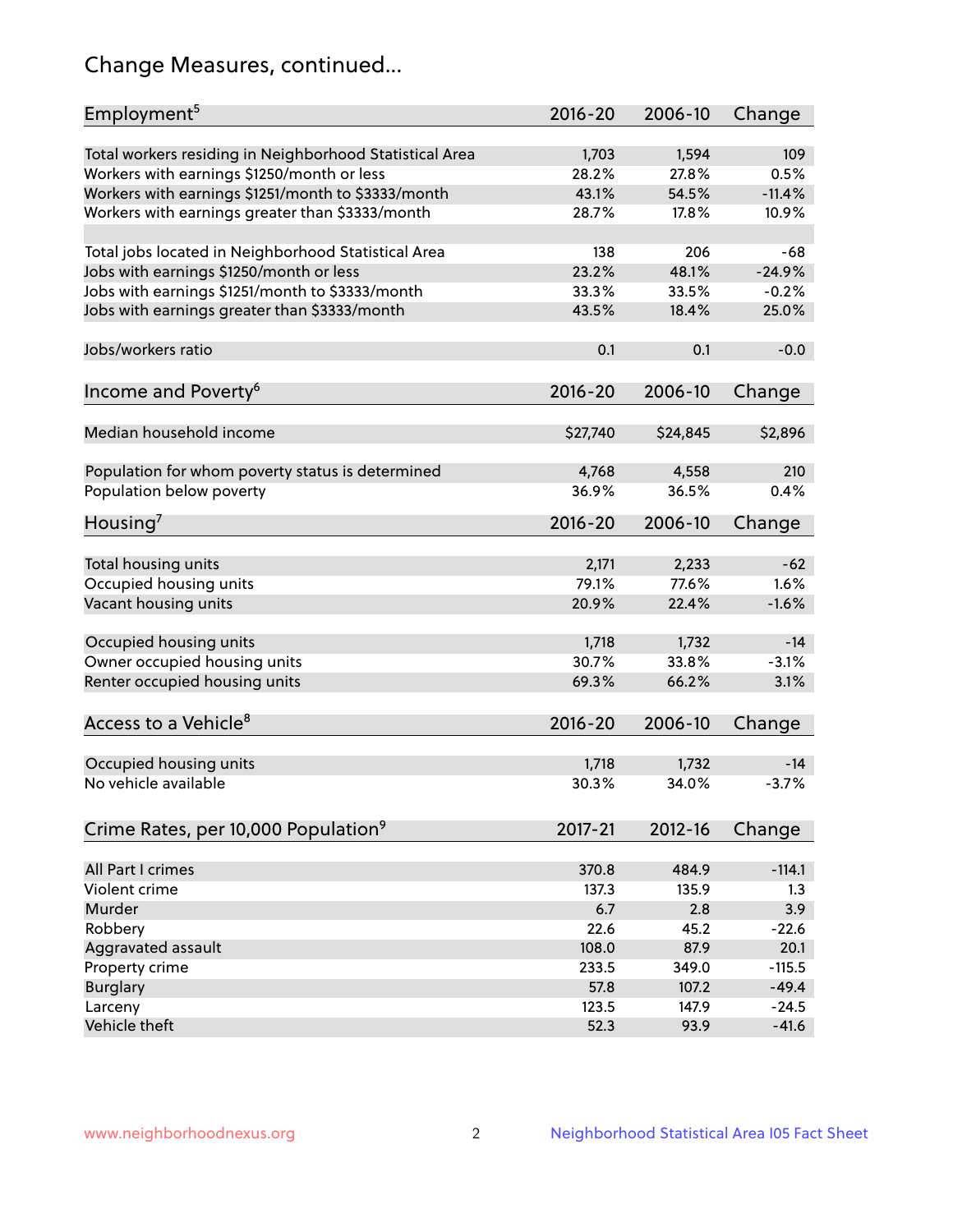## Current Data: Demographic

| Sex and Age, 2016-20 <sup>10</sup>                    | <b>Estimate</b> | Margin of Error |
|-------------------------------------------------------|-----------------|-----------------|
| Total population                                      | 4,779           | ±1,564          |
| Male                                                  | 43.8%           | ±20.8%          |
| Female                                                | 56.2%           | $\pm 21.6\%$    |
| Under 5 years                                         | 9.1%            | $\pm$ 9.7%      |
| 5 to 9 years                                          | 12.8%           | $\pm$ 5.7%      |
| 10 to 14 years                                        | 6.1%            | $\pm 3.6\%$     |
| 15 to 19 years                                        | 5.2%            | ±2.8%           |
| 20 to 24 years                                        | 6.6%            | $\pm 3.0\%$     |
| 25 to 34 years                                        | 13.1%           | $\pm$ 5.7%      |
| 35 to 44 years                                        | 9.9%            | $\pm 2.8\%$     |
| 45 to 54 years                                        | 12.5%           | $\pm$ 4.7%      |
| 55 to 59 years                                        | 5.5%            | $\pm 2.0\%$     |
| 60 to 64 years                                        | 4.6%            | $\pm 3.0\%$     |
| 65 to 74 years                                        | 6.9%            | $\pm1.7\%$      |
| 75 to 84 years                                        | 6.6%            | $\pm 3.0\%$     |
| 85 years and over                                     | 1.0%            | $\pm 1.1\%$     |
| Median age (years)                                    | 32.9            | ±1.5            |
| Race and Ethnicity, 2016-20 <sup>11</sup>             | <b>Estimate</b> | Margin of Error |
| <b>Total population</b>                               | 4,779           | ±1,564          |
| Hispanic or Latino (of any race)                      | 2.4%            | ±2.8%           |
| Not Hispanic or Latino                                | 97.6%           | $\pm$ 7.4%      |
| White alone                                           | 1.2%            | $\pm 2.2\%$     |
| Black or African American alone                       | 95.1%           | ±9.8%           |
| American Indian and Alaska Native alone               | 0.2%            | $\pm$ 0.6%      |
| Asian alone                                           | 0.0%            | $\pm$ 0.3%      |
| Native Hawaiian and other Pacific Islander alone      | 0.0%            | $\pm$ 0.3%      |
| Some other race alone                                 | 0.0%            | $\pm$ 0.3%      |
| Two or more races                                     | 1.1%            | $\pm 2.1\%$     |
| U.S. Citizenship Status, 2016-20 <sup>12</sup>        | Estimate        | Margin of Error |
| Foreign-born population                               | 69              | $\pm 90$        |
| Naturalized U.S. citizen                              | 45.7%           | ±31.8%          |
| Not a U.S. citizen                                    | 54.3%           | ±53.2%          |
| Citizen, Voting Age Population, 2016-20 <sup>13</sup> | <b>Estimate</b> | Margin of Error |
| Citizen, 18 and over population                       | 3,238           | $\pm 619$       |
| Male                                                  | 40.0%           | ±10.8%          |
| Female                                                | 60.0%           | $\pm$ 7.7%      |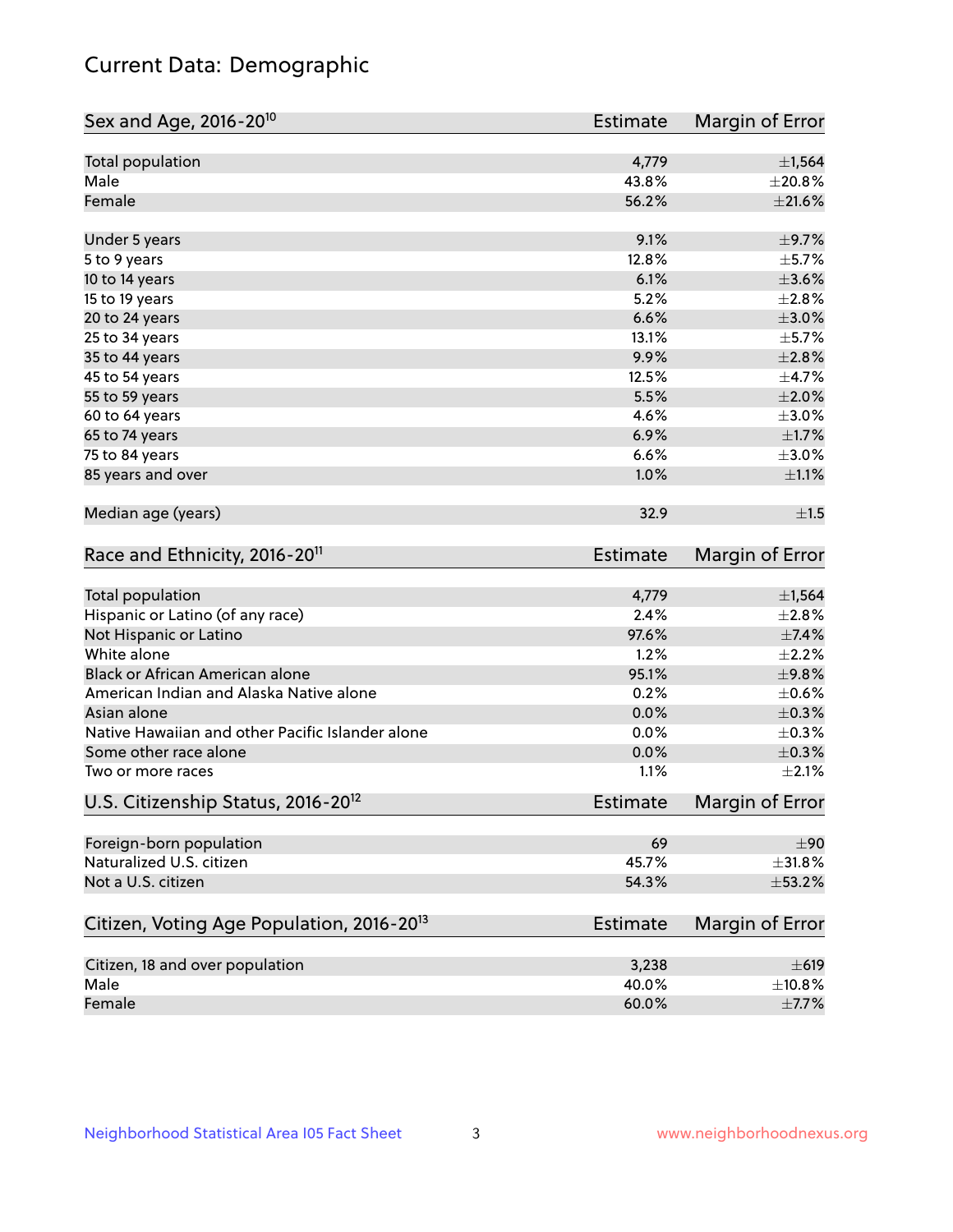## Current Data: Economic

| Income, 2016-20 <sup>14</sup>                           | Estimate | Margin of Error |
|---------------------------------------------------------|----------|-----------------|
|                                                         |          |                 |
| All households                                          | 1,718    | $\pm 260$       |
| Less than \$10,000                                      | 19.7%    | $\pm$ 7.2%      |
| \$10,000 to \$14,999                                    | 12.5%    | $\pm$ 6.2%      |
| \$15,000 to \$24,999                                    | 13.5%    | $\pm$ 7.3%      |
| \$25,000 to \$34,999                                    | 13.3%    | $\pm$ 8.0%      |
| \$35,000 to \$49,999                                    | 6.1%     | $\pm$ 4.7%      |
| \$50,000 to \$74,999                                    | 16.1%    | $\pm$ 9.6%      |
| \$75,000 to \$99,999                                    | 7.7%     | $\pm$ 7.9%      |
| \$100,000 to \$149,999                                  | 7.6%     | $\pm$ 6.4%      |
| \$150,000 to \$199,999                                  | 2.1%     | $\pm 4.1\%$     |
| \$200,000 or more                                       | 1.5%     | $\pm 2.4\%$     |
| Median household income (dollars)                       | \$27,740 | ±3,306          |
| Mean household income (dollars)                         | \$49,125 | ±14,162         |
| Households with earnings                                | 67.7%    | $\pm$ 12.5%     |
| Mean earnings (dollars)                                 | \$52,814 | ±16,134         |
| Households with Social Security                         | 29.6%    | $\pm$ 8.1%      |
| Mean Social Security income (dollars)                   | \$14,588 | ±3,376          |
| Households with retirement income                       | 15.3%    | $\pm$ 7.1%      |
| Mean retirement income (dollars)                        | \$34,643 | $±$ 29,337      |
| Households with Supplemental Security Income            | 12.2%    | $\pm$ 8.2%      |
| Mean Supplemental Security Income (dollars)             | \$11,366 | $\pm$ 7,674     |
| Households with cash public assistance income           | 5.9%     | $\pm$ 4.5%      |
| Mean cash public assistance income (dollars)            | \$3,128  | $\pm 2,017$     |
| Households with Food Stamp/SNAP benefits in the past 12 | 38.0%    | $\pm$ 7.7%      |
| months                                                  |          |                 |
|                                                         | 944      | ±210            |
| Family households                                       | 22.7%    | $\pm$ 8.9%      |
| Less than \$10,000<br>\$10,000 to \$14,999              |          | $\pm$ 7.5%      |
|                                                         | 9.7%     |                 |
| \$15,000 to \$24,999                                    | 12.5%    | $\pm$ 8.7%      |
| \$25,000 to \$34,999                                    | 9.2%     | $\pm$ 8.4%      |
| \$35,000 to \$49,999                                    | 7.8%     | $\pm$ 6.4%      |
| \$50,000 to \$74,999                                    | 16.9%    | ±10.3%          |
| \$75,000 to \$99,999                                    | 10.6%    | ±12.8%          |
| \$100,000 to \$149,999                                  | 7.0%     | $\pm$ 9.7%      |
| \$150,000 to \$199,999                                  | 2.3%     | $\pm 4.5\%$     |
| \$200,000 or more                                       | 1.4%     | $\pm$ 3.4%      |
| Median family income (dollars)                          | \$31,708 | $\pm$ 8,236     |
| Mean family income (dollars)                            | \$47,636 | ±16,207         |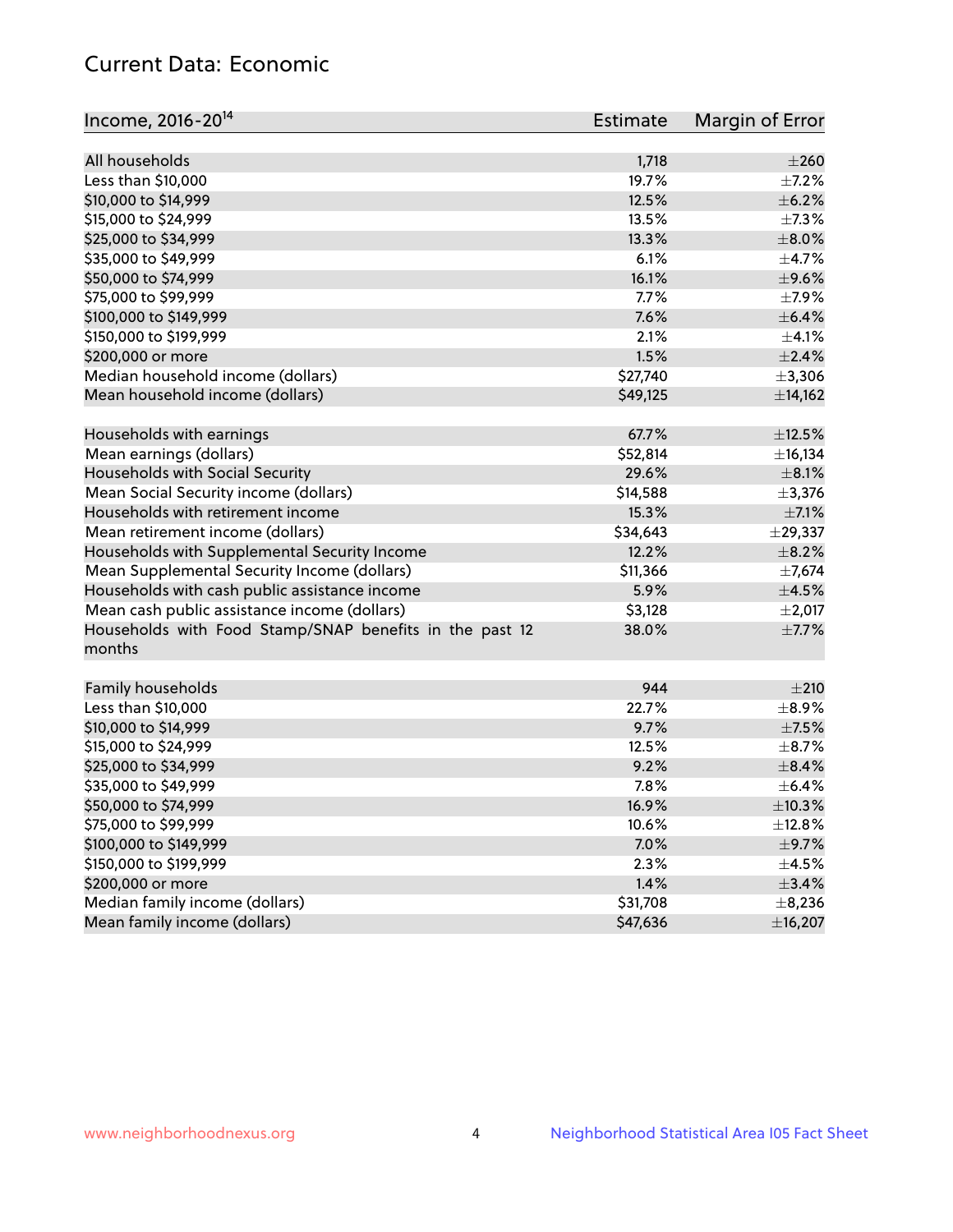## Current Data: Economic, continued...

| Income, 2016-20, continued <sup>15</sup>                                                    | <b>Estimate</b> | Margin of Error        |
|---------------------------------------------------------------------------------------------|-----------------|------------------------|
|                                                                                             |                 |                        |
| Nonfamily households                                                                        | 774             | $\pm 240$              |
| Median nonfamily income (dollars)                                                           | \$24,395        | ±3,952                 |
| Mean nonfamily income (dollars)                                                             | \$49,643        | $±$ 24,452             |
| Median earnings for workers (dollars)                                                       | \$22,729        | ±3,386                 |
| Median earnings for male full-time, year-round workers<br>(dollars)                         | \$38,329        | ±5,502                 |
| Median earnings for female full-time, year-round workers<br>(dollars)                       | \$33,007        | ±3,276                 |
| Per capita income (dollars)                                                                 | \$20,184        | $\pm$ 9,311            |
| Families Below Poverty Level, 2016-20 <sup>16</sup>                                         | <b>Estimate</b> | <b>Margin of Error</b> |
|                                                                                             |                 |                        |
| <b>All Families</b>                                                                         | 944             | $\pm 210$              |
| Percent below poverty                                                                       | 39.8%           | $\pm$ 8.5%             |
| Families with related children under 18 years                                               | 498             | $\pm$ 186              |
| Percent below poverty                                                                       | 58.4%           | ±3.9%                  |
| Families with related children under 5 years only                                           | 52              | $\pm 66$               |
| Percent below poverty                                                                       | 16.1%           | ±59.9%                 |
| Married couple families                                                                     | 203             | ±116                   |
| Percent below poverty                                                                       | 6.3%            | ±12.3%                 |
| Married couple families with related children under 18 years                                | 19              | $\pm$ 43               |
| Percent below poverty                                                                       | 18.7%           | ±100.2%                |
| Married couple families with related children under 5 years                                 | 0               | $\pm 23$               |
| Percent below poverty                                                                       | $\ddagger$      | $^+$                   |
|                                                                                             |                 |                        |
| Families with female householder, no spouse present                                         | 652             | $\pm$ 187              |
| Percent below poverty                                                                       | 53.6%           | $\pm$ 8.1%             |
| Families with female householder, no spouse present with<br>related children under 18 years | 462             | $\pm$ 176              |
| Percent below poverty                                                                       | 62.1%           | ±33.1%                 |
| Families with female householder, no spouse present with                                    | 52              | $\pm 57$               |
| related children under 5 years                                                              |                 |                        |
| Percent below poverty                                                                       | 16.1%           | ±41.9%                 |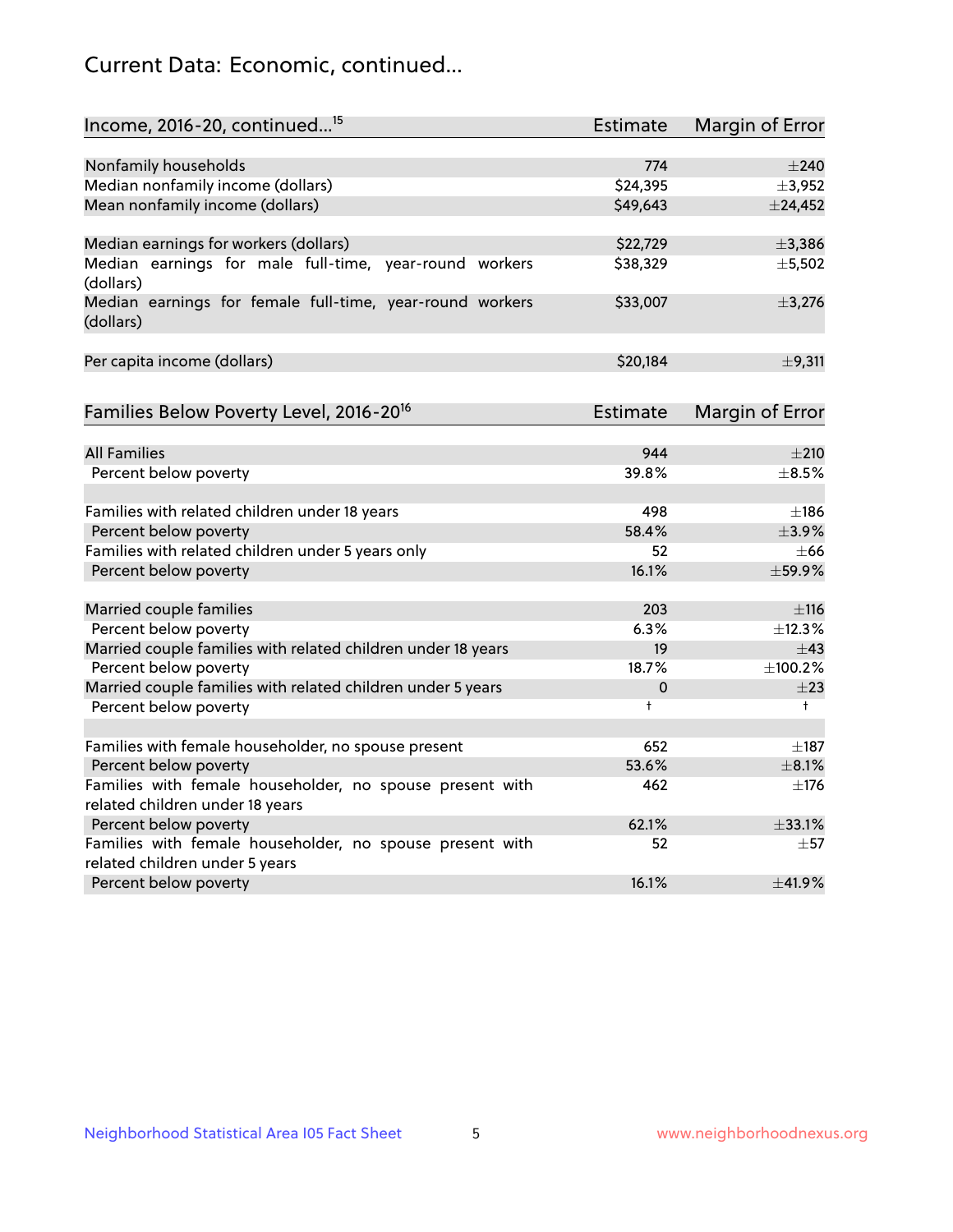## Current Data: Economic, continued...

| People Below Poverty Level, 2016-20 <sup>17</sup> | <b>Estimate</b> | Margin of Error |
|---------------------------------------------------|-----------------|-----------------|
|                                                   |                 |                 |
| Total population                                  | 4,768           | $\pm$ 1,564     |
| Percent below poverty                             | 36.9%           | ±15.9%          |
| Population under 18 years                         | 1,504           | $\pm 702$       |
| Percent below poverty                             | 56.2%           | ±31.7%          |
| Population 18 years and over                      | 3,264           | $\pm 610$       |
| Percent below poverty                             | 28.0%           | $\pm$ 5.8%      |
| Population 18 to 64 years                         | 2,575           | $\pm$ 568       |
| Percent below poverty                             | 29.9%           | $\pm$ 6.3%      |
| Population 65 years and over                      | 689             | $+222$          |
| Percent below poverty                             | 21.0%           | $+12.2%$        |

| Poverty by Race/Ethnicity, 2016-20 <sup>18</sup> | Estimate | Margin of Error |
|--------------------------------------------------|----------|-----------------|
|                                                  |          |                 |
| Non-Hispanic White population                    | 51       | $\pm 105$       |
| Percent below poverty                            | $0.0\%$  | $\pm$ 31.8%     |
| <b>Black population</b>                          | 4,561    | $\pm$ 1,558     |
| Percent below poverty                            | 37.3%    | $\pm$ 16.7%     |
| Asian population                                 | 0        | ±16             |
| Percent below poverty                            |          |                 |
| Hispanic or Latino population                    | 116      | $\pm$ 139       |
| Percent below poverty                            | 41.4%    | $\pm$ 65.5%     |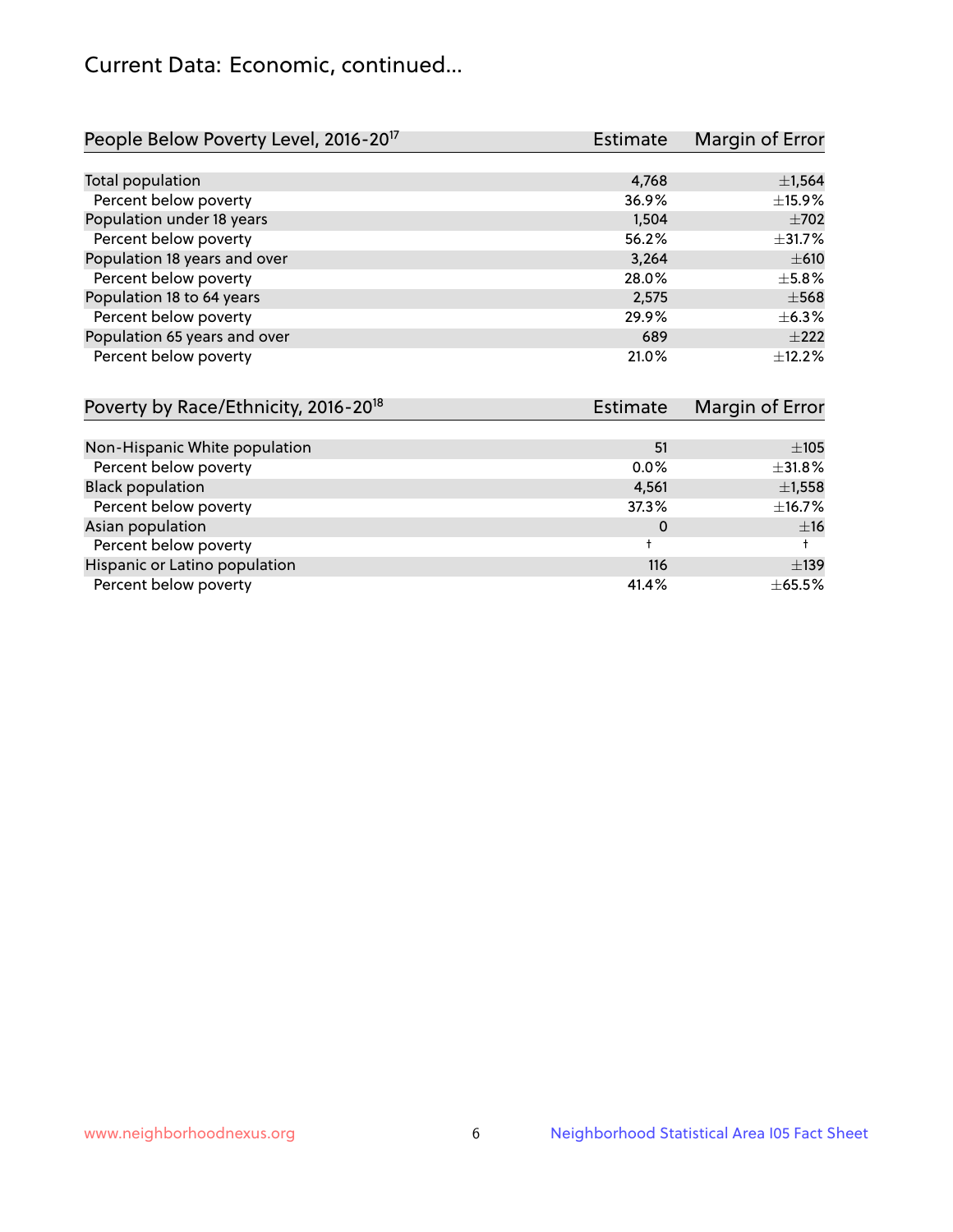# Current Data: Employment

| Employment Status, 2016-20 <sup>19</sup>                      | <b>Estimate</b> | Margin of Error |
|---------------------------------------------------------------|-----------------|-----------------|
|                                                               |                 |                 |
| Population 16 years and over                                  | 3,375           | $\pm 787$       |
| In labor force                                                | 58.2%           | $\pm$ 6.3%      |
| Civilian labor force                                          | 58.2%           | $\pm$ 6.3%      |
| Employed                                                      | 49.9%           | ±6.8%           |
| Unemployed                                                    | 8.3%            | $\pm$ 6.4%      |
| <b>Armed Forces</b>                                           | 0.0%            | $\pm 2.1\%$     |
| Not in labor force                                            | 41.8%           | $\pm$ 4.4%      |
| Civilian labor force                                          | 1,965           | $\pm 505$       |
| <b>Unemployment Rate</b>                                      | 14.3%           | ±10.8%          |
|                                                               |                 |                 |
| Females 16 years and over                                     | 2,022           | $\pm 469$       |
| In labor force                                                | 60.8%           | ±13.1%          |
| Civilian labor force                                          | 60.8%           | ±13.1%          |
| Employed                                                      | 51.7%           | ±11.4%          |
|                                                               |                 |                 |
| Own children of the householder under 6 years                 | 595             | $\pm$ 510       |
| All parents in family in labor force                          | 65.6%           | $\pm$ 57.2%     |
| Own children of the householder 6 to 17 years                 | 839             | $\pm$ 501       |
| All parents in family in labor force                          | 79.9%           | ±36.9%          |
|                                                               |                 |                 |
| Industry, 2016-20 <sup>20</sup>                               | Estimate        | Margin of Error |
|                                                               |                 |                 |
| Civilian employed population 16 years and over                | 1,684           | $\pm 455$       |
| Agriculture, forestry, fishing and hunting, and mining        | 0.2%            | $\pm$ 1.4%      |
| Construction                                                  | 3.3%            | $\pm$ 4.7%      |
| Manufacturing                                                 | 6.7%            | $\pm$ 5.7%      |
| Wholesale trade                                               | 1.9%            | $\pm 3.1\%$     |
| Retail trade                                                  | 9.0%            | $\pm$ 8.7%      |
| Transportation and warehousing, and utilities                 | 8.6%            | $\pm$ 7.4%      |
| Information                                                   | 2.1%            | $\pm$ 4.0%      |
| Finance and insurance, and real estate and rental and leasing | 2.0%            | $\pm$ 3.2%      |
| Professional, scientific, and management, and administrative  | 12.8%           | $\pm$ 7.5%      |
| and waste management services                                 |                 |                 |
| Educational services, and health care and social assistance   | 20.2%           | ±11.3%          |
| Arts, entertainment, and recreation, and accommodation and    | 18.1%           | ±14.8%          |
| food services                                                 |                 |                 |
| Other services, except public administration                  | 6.5%            | $\pm$ 5.7%      |
| Public administration                                         | 8.7%            | $\pm$ 6.9%      |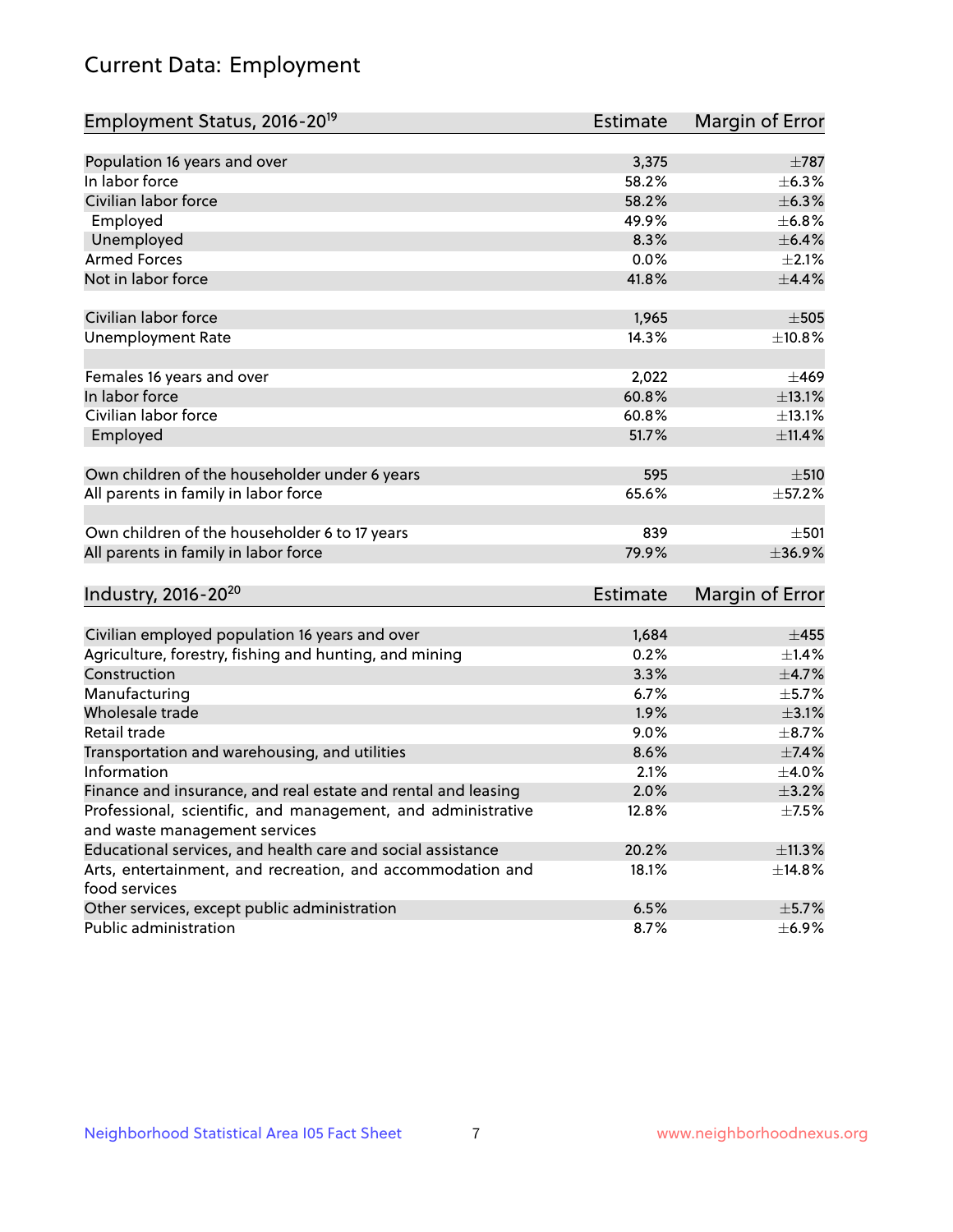# Current Data: Employment, continued...

| Occupation, 2016-20 <sup>21</sup>                                                                       | Estimate | Margin of Error |
|---------------------------------------------------------------------------------------------------------|----------|-----------------|
| Civilian employed population 16 years and over                                                          | 1,684    | $\pm 455$       |
| Management, business, science, and arts occupations                                                     | 24.3%    | $\pm$ 10.0%     |
| Service occupations                                                                                     | 28.2%    | ±14.7%          |
| Sales and office occupations                                                                            | 25.6%    | ±10.7%          |
| Natural resources, construction, and maintenance occupations                                            | 5.0%     | $\pm$ 6.1%      |
| Production, transportation, and material moving occupations                                             | 16.9%    | $\pm$ 7.0%      |
| Class of Worker, 2016-20 <sup>22</sup>                                                                  | Estimate | Margin of Error |
| Civilian employed population 16 years and over                                                          | 1,684    | $\pm 455$       |
| Private wage and salary workers                                                                         | 80.6%    | ±11.6%          |
| Government workers                                                                                      | 13.9%    | $\pm$ 8.3%      |
| Self-employed in own not incorporated business workers                                                  | 5.3%     | $\pm$ 8.4%      |
| Unpaid family workers                                                                                   | 0.2%     | $\pm 1.5\%$     |
| Job Flows, 2019 <sup>23</sup>                                                                           |          | 2019            |
|                                                                                                         |          |                 |
| Total Jobs in Neighborhood Statistical Area                                                             |          | 138             |
| Held by residents of Neighborhood Statistical Area                                                      |          | 0.0%            |
| Held by non-residents of Neighborhood Statistical Area                                                  |          | 100.0%          |
| Jobs by Industry Sector, 2019 <sup>24</sup>                                                             |          | 2019            |
| Total Jobs in Neighborhood Statistical Area                                                             |          | 138             |
| <b>Goods Producing sectors</b>                                                                          |          | 2.2%            |
| Trade, Transportation, and Utilities sectors                                                            |          | 8.7%            |
| All Other Services sectors                                                                              |          | 89.1%           |
| Total Jobs in Neighborhood Statistical<br>held<br>by<br>Area<br>Neighborhood Statistical Area residents |          | 0               |
| <b>Goods Producing sectors</b>                                                                          |          | t               |
| Trade, Transportation, and Utilities sectors<br>All Other Services sectors                              |          | t<br>t          |
|                                                                                                         |          |                 |
| Jobs by Earnings, 2019 <sup>25</sup>                                                                    |          | 2019            |
| Total Jobs in Neighborhood Statistical Area                                                             |          | 138             |
| Jobs with earnings \$1250/month or less                                                                 |          | 23.2%           |
| Jobs with earnings \$1251/month to \$3333/month                                                         |          | 33.3%           |
| Jobs with earnings greater than \$3333/month                                                            |          | 43.5%           |
| Neighborhood Statistical<br>Jobs<br>in<br>held<br>by<br>Total<br>Area                                   |          | 0               |
| Neighborhood Statistical Area residents                                                                 |          |                 |
| Jobs with earnings \$1250/month or less                                                                 |          | t               |
| Jobs with earnings \$1251/month to \$3333/month                                                         |          | t               |
| Jobs with earnings greater than \$3333/month                                                            |          | t               |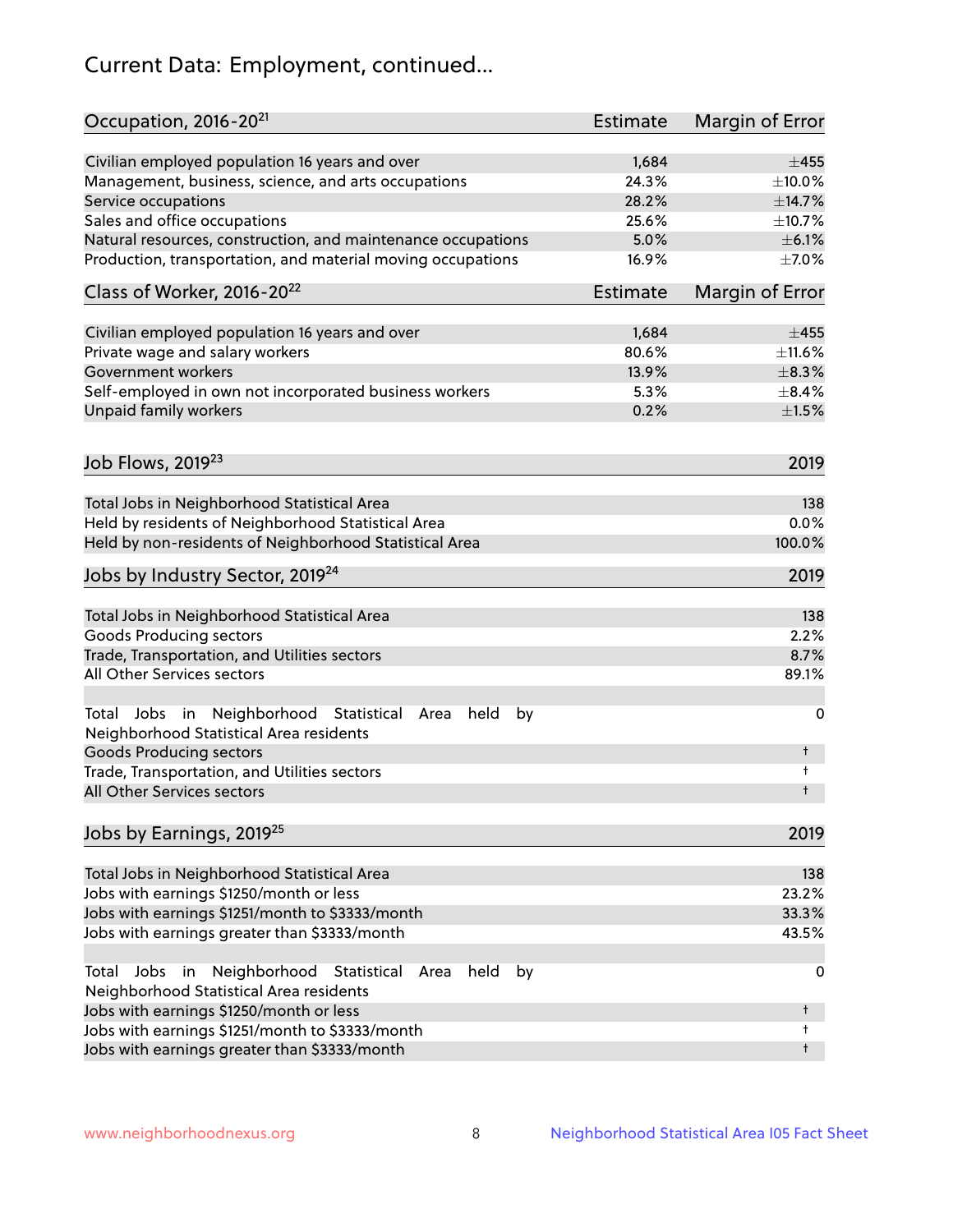## Current Data: Employment, continued...

| Jobs by Age of Worker, 2019 <sup>26</sup>                                                      | 2019  |
|------------------------------------------------------------------------------------------------|-------|
|                                                                                                |       |
| Total Jobs in Neighborhood Statistical Area                                                    | 138   |
| Jobs with workers age 29 or younger                                                            | 10.9% |
| Jobs with workers age 30 to 54                                                                 | 65.9% |
| Jobs with workers age 55 or older                                                              | 23.2% |
|                                                                                                |       |
| Total Jobs in Neighborhood Statistical Area held by<br>Neighborhood Statistical Area residents | 0     |
| Jobs with workers age 29 or younger                                                            |       |
| Jobs with workers age 30 to 54                                                                 |       |
| Jobs with workers age 55 or older                                                              |       |

### Current Data: Education

| School Enrollment, 2016-20 <sup>27</sup>       | Estimate | Margin of Error |
|------------------------------------------------|----------|-----------------|
|                                                |          |                 |
| Population 3 years and over enrolled in school | 1,177    | $\pm$ 578       |
| Nursery school, preschool                      | 3.1%     | $\pm$ 3.5%      |
| Kindergarten                                   | 11.8%    | $\pm$ 5.8%      |
| Elementary school (grades 1-8)                 | 54.7%    | ±16.9%          |
| High school (grades 9-12)                      | 18.7%    | ±12.7%          |
| College or graduate school                     | 11.6%    | $\pm$ 9.4%      |

| Educational Attainment, 2016-20 <sup>28</sup> | <b>Estimate</b> | Margin of Error |
|-----------------------------------------------|-----------------|-----------------|
|                                               |                 |                 |
| Population 25 years and over                  | 2,878           | $\pm 735$       |
| Less than 9th grade                           | 3.1%            | $\pm 2.7\%$     |
| 9th to 12th grade, no diploma                 | 18.4%           | $\pm$ 12.1%     |
| High school graduate (includes equivalency)   | 37.8%           | $\pm$ 6.0%      |
| Some college, no degree                       | 14.2%           | $\pm$ 6.2%      |
| Associate's degree                            | 6.3%            | $\pm 3.6\%$     |
| Bachelor's degree                             | 10.8%           | $\pm$ 6.1%      |
| Graduate or professional degree               | 9.4%            | $\pm$ 6.5%      |
|                                               |                 |                 |
| Percent high school graduate or higher        | 78.5%           | $\pm 26.3\%$    |
| Percent bachelor's degree or higher           | 20.1%           | $\pm$ 8.1%      |
|                                               |                 |                 |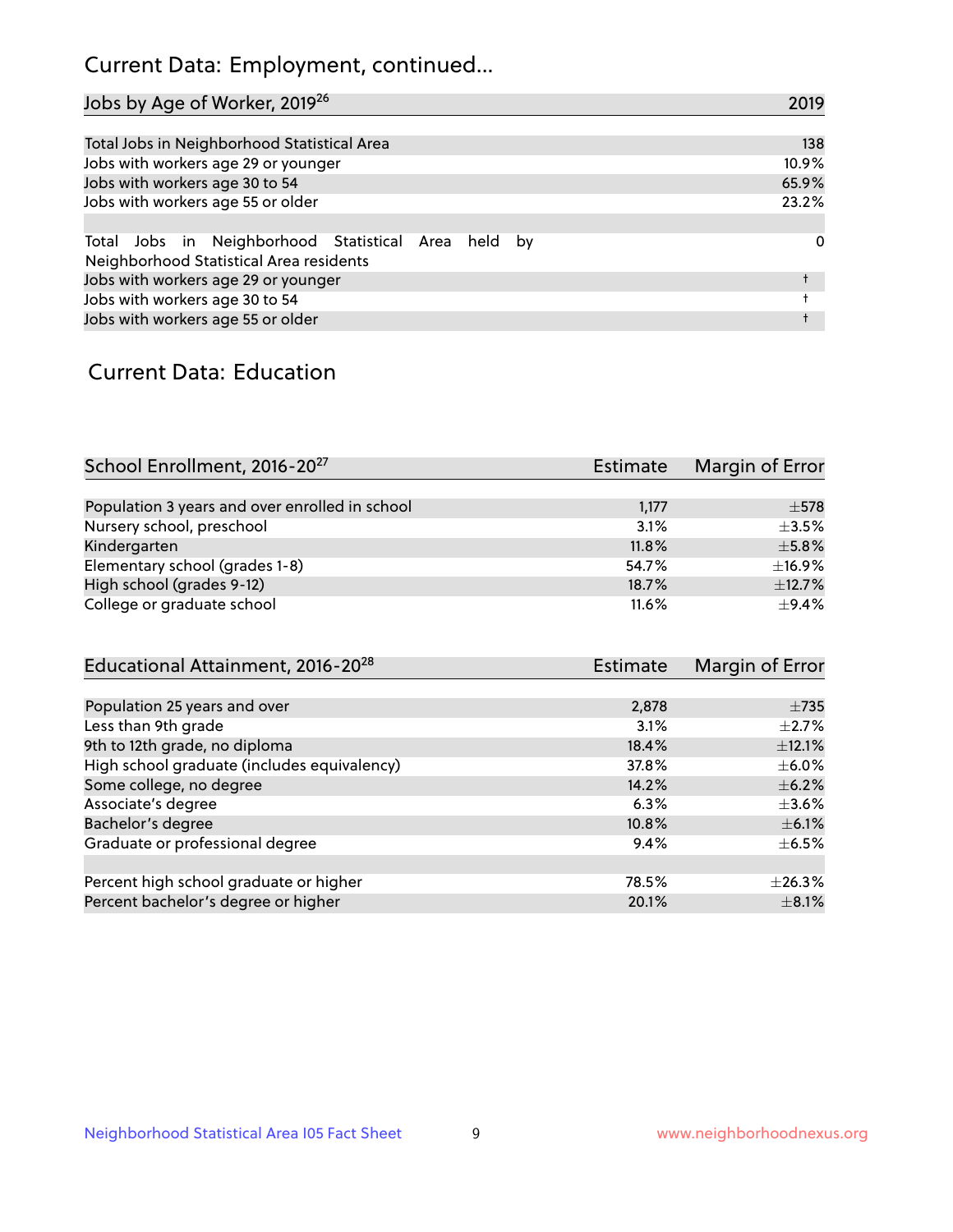## Current Data: Housing

| Households by Type, 2016-20 <sup>29</sup>            | <b>Estimate</b> | Margin of Error          |
|------------------------------------------------------|-----------------|--------------------------|
|                                                      |                 |                          |
| Total households                                     | 1,718           | $\pm 260$                |
| Family households (families)                         | 54.9%           | $\pm$ 8.9%               |
| With own children under 18 years                     | 23.3%           | $\pm$ 6.9%               |
| Married-couple family                                | 11.8%           | $\pm$ 6.5%               |
| With own children of the householder under 18 years  | 1.1%            | $\pm 2.3\%$              |
| Male householder, no spouse present, family          | 5.2%            | ±4.0%                    |
| With own children of the householder under 18 years  | 0.9%            | $\pm 2.1\%$              |
| Female householder, no spouse present, family        | 38.0%           | $\pm$ 8.6%               |
| With own children of the householder under 18 years  | 21.2%           | $\pm$ 6.3%               |
| Nonfamily households                                 | 45.1%           | ±12.2%                   |
| Householder living alone                             | 40.6%           | ±12.2%                   |
| 65 years and over                                    | 13.4%           | $\pm$ 6.6%               |
|                                                      |                 |                          |
| Households with one or more people under 18 years    | 29.1%           | $\pm$ 8.8%               |
| Households with one or more people 65 years and over | 29.8%           | $\pm$ 7.9%               |
| Average household size                               | 2.78            | $\pm$ 0.81               |
| Average family size                                  | 4.01            | ±1.47                    |
| Housing Occupancy, 2016-20 <sup>30</sup>             | Estimate        | Margin of Error          |
|                                                      |                 |                          |
| Total housing units                                  | 2,171           | $\pm 233$                |
| Occupied housing units                               | 79.1%           | $\pm$ 8.4%               |
| Vacant housing units                                 | 20.9%           | $\pm$ 5.7%               |
| Homeowner vacancy rate                               | 0.4             | $\pm$ 3.1                |
| Rental vacancy rate                                  | 12.0            | $\pm$ 6.9                |
| Units in Structure, 2016-20 <sup>31</sup>            | <b>Estimate</b> | Margin of Error          |
|                                                      |                 |                          |
| Total housing units                                  | 2,171           | $\pm 233$                |
| 1-unit, detached                                     | 35.7%           | $\pm$ 9.0%               |
| 1-unit, attached                                     | 4.0%            | $\pm$ 5.6%               |
| 2 units                                              | 0.1%            | $\pm$ 0.8%               |
| 3 or 4 units                                         | 4.2%            | $\pm$ 3.5%               |
| 5 to 9 units                                         | 19.3%           | $\pm$ 6.3%               |
| 10 to 19 units                                       | 25.0%           | $\pm$ 7.2%               |
| 20 or more units                                     | 11.7%           | $\pm$ 5.8%               |
|                                                      |                 |                          |
| Mobile home<br>Boat, RV, van, etc.                   | 0.0%<br>$0.0\%$ | $\pm$ 0.7%<br>$\pm$ 0.7% |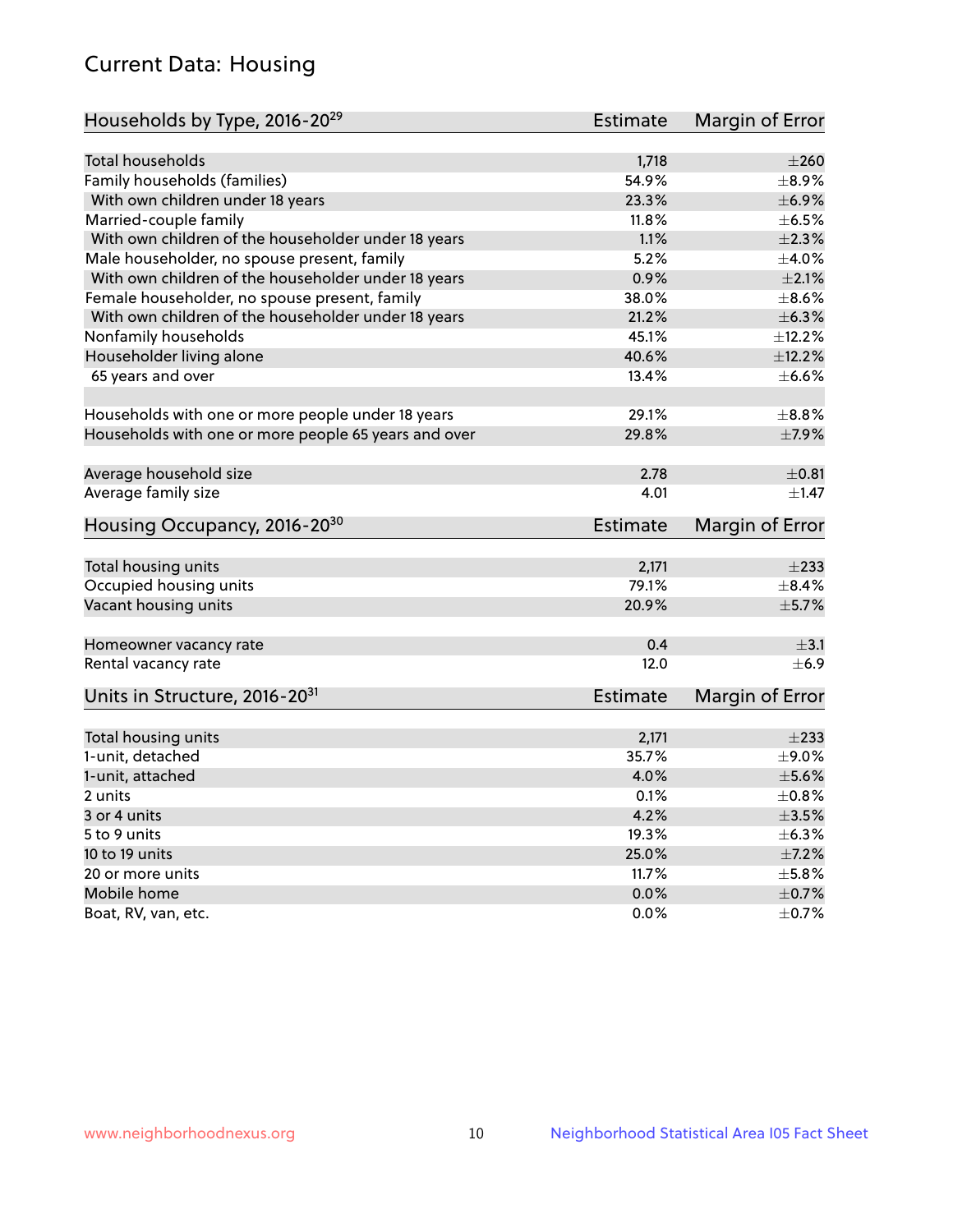## Current Data: Housing, continued...

| Year Structure Built, 2016-20 <sup>32</sup>    | <b>Estimate</b> | Margin of Error |
|------------------------------------------------|-----------------|-----------------|
| Total housing units                            | 2,171           | $\pm 233$       |
| Built 2014 or later                            | 0.0%            | $\pm$ 0.7%      |
| Built 2010 to 2013                             | 0.6%            | $\pm 1.1\%$     |
| Built 2000 to 2009                             | 8.8%            | $\pm$ 6.9%      |
| Built 1990 to 1999                             | 7.8%            | $\pm$ 5.2%      |
| Built 1980 to 1989                             | 5.3%            | $\pm$ 4.6%      |
| Built 1970 to 1979                             | 17.3%           | $\pm$ 7.6%      |
| Built 1960 to 1969                             | 32.8%           | $\pm$ 9.7%      |
| Built 1950 to 1959                             | 23.3%           | $\pm$ 7.9%      |
| Built 1940 to 1949                             | 2.0%            | $\pm 2.3\%$     |
| Built 1939 or earlier                          | 2.0%            | $\pm 2.6\%$     |
|                                                |                 |                 |
| Housing Tenure, 2016-2033                      | <b>Estimate</b> | Margin of Error |
| Occupied housing units                         | 1,718           | $\pm 260$       |
| Owner-occupied                                 | 30.7%           | ±10.4%          |
| Renter-occupied                                | 69.3%           | $\pm$ 7.3%      |
|                                                |                 |                 |
| Average household size of owner-occupied unit  | 2.11            | $\pm$ 0.25      |
| Average household size of renter-occupied unit | 3.07            | $\pm 1.19$      |
| Residence 1 Year Ago, 2016-20 <sup>34</sup>    | <b>Estimate</b> | Margin of Error |
|                                                |                 |                 |
| Population 1 year and over                     | 4,761           | $\pm$ 1,563     |
| Same house                                     | 89.2%           | ±14.1%          |
| Different house in the U.S.                    | 10.8%           | $\pm 8.0\%$     |
| Same county                                    | 7.8%            | $\pm$ 7.9%      |
| Different county                               | 3.0%            | $\pm 2.6\%$     |
| Same state                                     | 2.2%            | $\pm 2.5\%$     |
| <b>Different state</b>                         | 0.7%            | $\pm 1.0\%$     |
| Abroad                                         | 0.0%            | $\pm$ 0.3%      |
| Value of Housing Unit, 2016-20 <sup>35</sup>   | <b>Estimate</b> | Margin of Error |
| Owner-occupied units                           | 527             | $\pm$ 196       |
| Less than \$50,000                             | 6.7%            | $\pm$ 11.1%     |
| \$50,000 to \$99,999                           | 17.4%           | $\pm$ 11.0%     |
| \$100,000 to \$149,999                         | 21.6%           | ±14.6%          |
| \$150,000 to \$199,999                         | 15.4%           | $\pm$ 19.6%     |
| \$200,000 to \$299,999                         | 16.9%           | ±15.2%          |
| \$300,000 to \$499,999                         | 13.8%           | $\pm$ 18.1%     |
| \$500,000 to \$999,999                         | 7.0%            | ±18.1%          |
| \$1,000,000 or more                            | 1.0%            | $\pm$ 5.6%      |
|                                                |                 |                 |
| Mortgage Status, 2016-20 <sup>36</sup>         | <b>Estimate</b> | Margin of Error |
| Owner-occupied units                           | 527             | $\pm$ 196       |
| Housing units with a mortgage                  | 52.6%           | ±29.2%          |
| Housing units without a mortgage               | 47.4%           | ±19.3%          |
|                                                |                 |                 |

Neighborhood Statistical Area I05 Fact Sheet 11 11 www.neighborhoodnexus.org

Housing units without a mortgage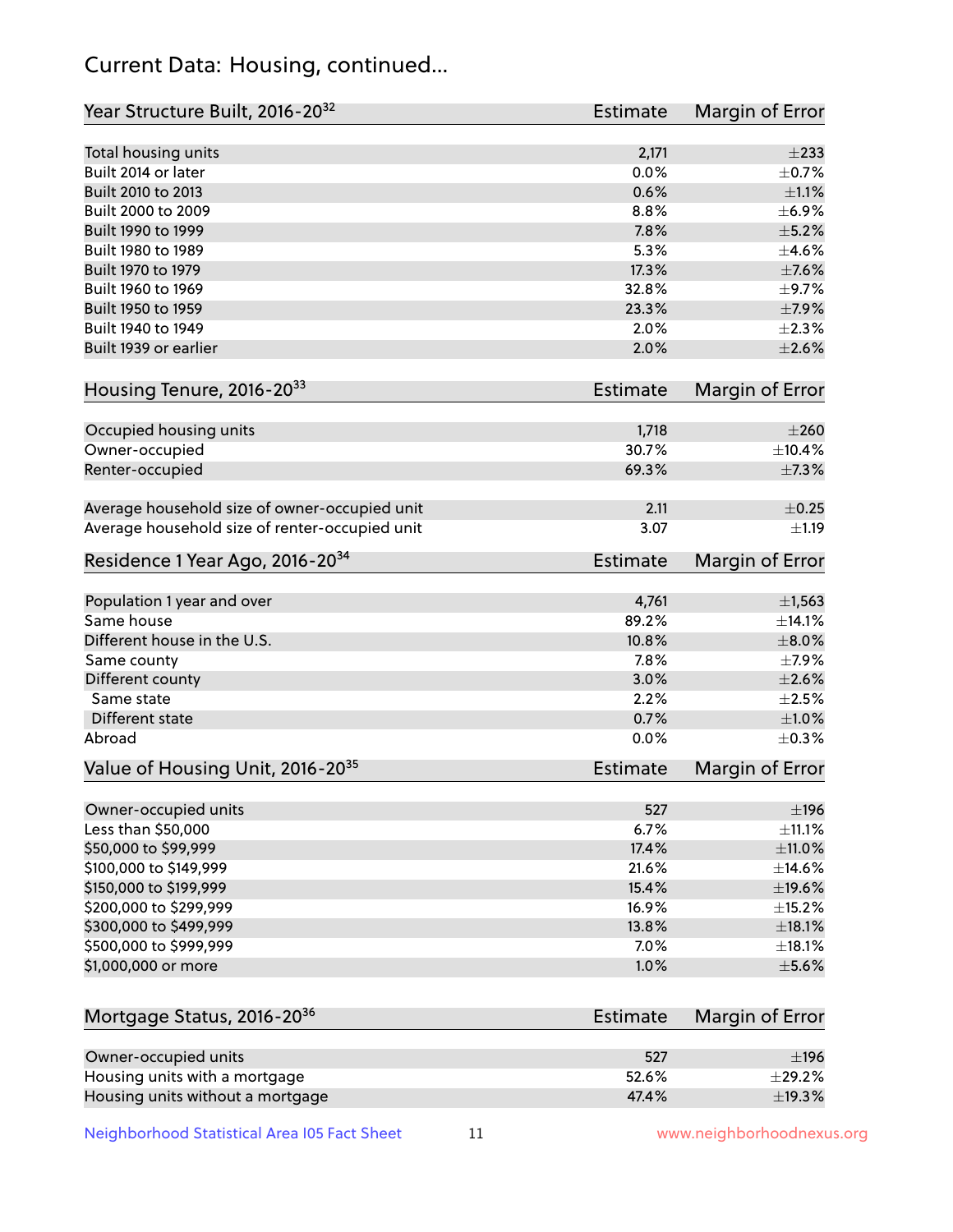## Current Data: Housing, continued...

| Selected Monthly Owner Costs, 2016-20 <sup>37</sup> | <b>Estimate</b> | Margin of Error |
|-----------------------------------------------------|-----------------|-----------------|
|                                                     |                 |                 |
| Housing units with a mortgage                       | 277             | $\pm 185$       |
| Less than \$300                                     | 2.3%            | ±11.8%          |
| \$300 to \$499                                      | 1.4%            | $\pm$ 8.1%      |
| \$500 to \$999                                      | 13.6%           | ±17.7%          |
| \$1,000 to \$1,499                                  | 46.1%           | $\pm$ 34.5%     |
| \$1,500 to \$1,999                                  | 23.0%           | $\pm$ 34.5%     |
| \$2,000 to \$2,999                                  | 12.1%           | ±23.7%          |
| \$3,000 or more                                     | 1.7%            | $\pm$ 11.0%     |
|                                                     |                 |                 |
| Median (dollars)                                    | \$1,376         | $\pm$ 103       |
|                                                     |                 |                 |
| Housing units without a mortgage                    | 250             | $\pm$ 138       |
| Less than \$150                                     | 11.6%           | ±16.4%          |
| \$150 to \$249                                      | 14.2%           | ±14.8%          |
| \$250 to \$349                                      | 7.7%            | $\pm 11.5\%$    |
| \$350 to \$499                                      | 27.1%           | $\pm 23.5\%$    |
| \$500 to \$699                                      | 18.5%           | ±18.3%          |
| \$700 or more                                       | 20.9%           | ±43.4%          |
|                                                     |                 |                 |
| Median (dollars)                                    | \$439           | $\pm$ 67        |

| Selected Monthly Owner Costs as a Percentage of | <b>Estimate</b> | Margin of Error |
|-------------------------------------------------|-----------------|-----------------|
| Household Income, 2016-20 <sup>38</sup>         |                 |                 |
|                                                 |                 |                 |
| Housing units with a mortgage <sup>39</sup>     | 273             | $\pm$ 190       |
| Less than 20.0 percent                          | 46.0%           | $\pm$ 36.7%     |
| 20.0 to 24.9 percent                            | 13.8%           | $\pm 20.7\%$    |
| 25.0 to 29.9 percent                            | 13.7%           | $\pm$ 33.6%     |
| 30.0 to 34.9 percent                            | 1.4%            | $\pm$ 5.7%      |
| 35.0 percent or more                            | 25.1%           | $\pm$ 19.7%     |
|                                                 |                 |                 |
| Housing units without a mortgage <sup>40</sup>  | 242             | $\pm$ 145       |
| Less than 10.0 percent                          | 54.9%           | ±13.8%          |
| 10.0 to 14.9 percent                            | 15.8%           | $\pm$ 35.4%     |
| 15.0 to 19.9 percent                            | 7.2%            | $\pm$ 15.4%     |
| 20.0 to 24.9 percent                            | 6.6%            | ±13.9%          |
| 25.0 to 29.9 percent                            | 3.3%            | ±13.1%          |
| 30.0 to 34.9 percent                            | 2.3%            | $\pm$ 7.8%      |
| 35.0 percent or more                            | 10.0%           | $\pm$ 15.6%     |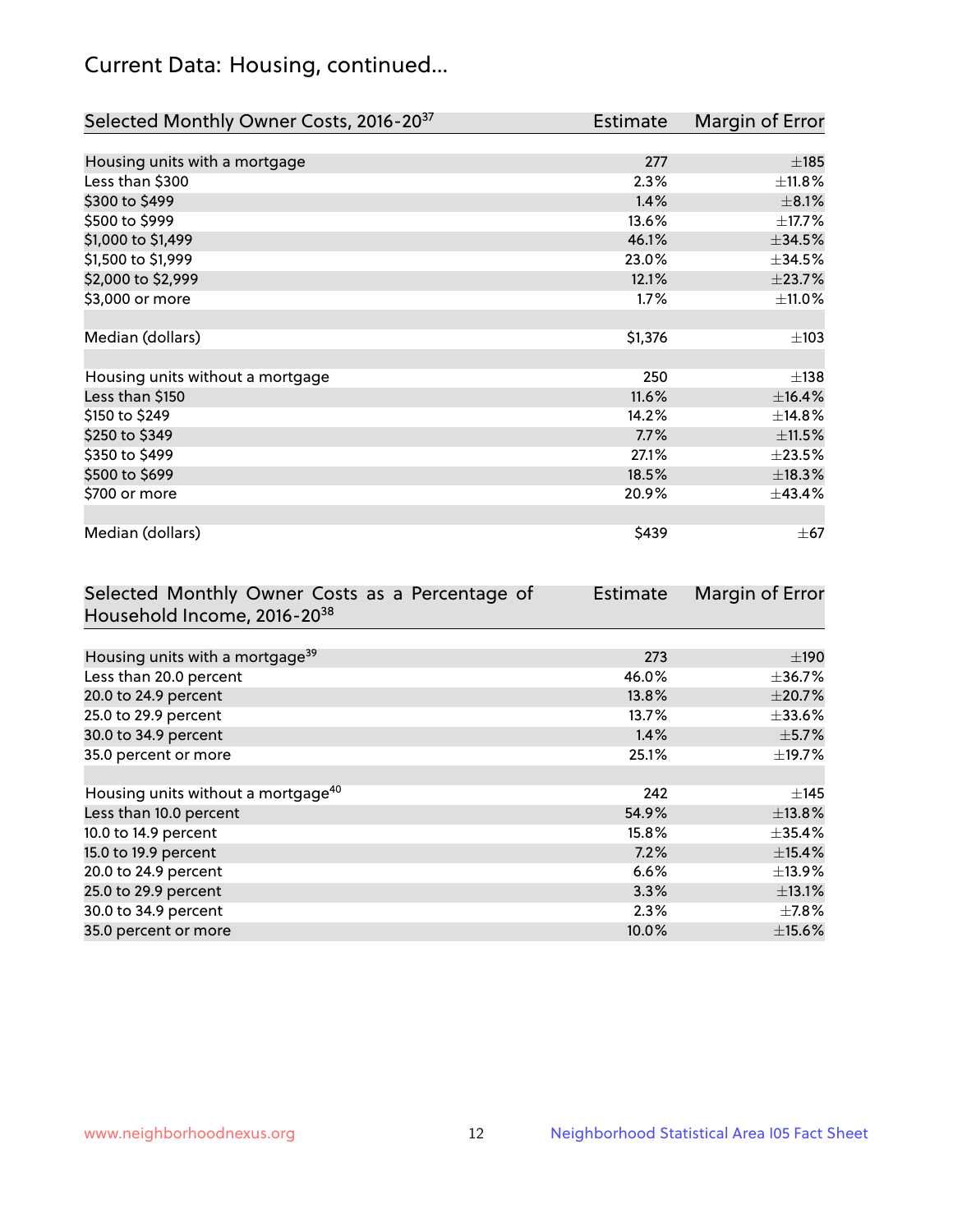## Current Data: Housing, continued...

| Gross Rent, 2016-20 <sup>41</sup>               | <b>Estimate</b> | Margin of Error |
|-------------------------------------------------|-----------------|-----------------|
|                                                 |                 |                 |
| Occupied units paying rent                      | 1,160           | $\pm 216$       |
| Less than \$200                                 | 3.6%            | $\pm$ 4.2%      |
| \$200 to \$499                                  | 21.7%           | ±11.3%          |
| \$500 to \$749                                  | 20.6%           | $\pm$ 11.7%     |
| \$750 to \$999                                  | 34.3%           | ±13.2%          |
| \$1,000 to \$1,499                              | 17.6%           | ±13.3%          |
| \$1,500 to \$1,999                              | 1.9%            | $\pm$ 5.3%      |
| \$2,000 or more                                 | 0.3%            | $\pm 3.0\%$     |
| Median (dollars)                                | \$768           | $\pm$ 37        |
|                                                 |                 |                 |
| No rent paid                                    | 31              | $+44$           |
| Gross Rent as a Percentage of Household Income, | <b>Estimate</b> | Margin of Error |
| $2016 - 20^{42}$                                |                 |                 |
|                                                 |                 | $\pm 296$       |
| Occupied units paying rent <sup>43</sup>        | 1,103           |                 |
| Less than 15.0 percent                          | 11.3%           | $\pm$ 6.8%      |
| 15.0 to 19.9 percent                            | 11.6%           | ±11.5%          |
| 20.0 to 24.9 percent                            | 8.7%            | $\pm$ 7.4%      |
| 25.0 to 29.9 percent                            | 7.4%            | $\pm$ 6.3%      |
| 30.0 to 34.9 percent                            | 13.4%           | $\pm$ 9.6%      |
| 35.0 percent or more                            | 47.5%           | ±12.3%          |

# Current Data: Transportation

| Commuting to Work, 2016-20 <sup>44</sup>  | Estimate | Margin of Error |
|-------------------------------------------|----------|-----------------|
|                                           |          |                 |
| Workers 16 years and over                 | 1,654    | ±491            |
| Car, truck, or van - drove alone          | 52.7%    | $\pm$ 11.8%     |
| Car, truck, or van - carpooled            | 7.7%     | $\pm$ 5.7%      |
| Public transportation (excluding taxicab) | 27.6%    | $\pm$ 19.5%     |
| Walked                                    | 2.7%     | $\pm$ 4.3%      |
| Other means                               | 1.2%     | $\pm 2.4\%$     |
| Worked at home                            | 8.1%     | $\pm$ 9.5%      |
|                                           |          |                 |
| Mean travel time to work (minutes)        | 41.3     | $\pm$ 18.5      |

| Access to a Vehicle, 2016-20 <sup>45</sup> | Estimate | Margin of Error |
|--------------------------------------------|----------|-----------------|
|                                            |          |                 |
| Occupied housing units                     | 1,718    | $\pm 260$       |
| No vehicles available                      | 30.3%    | $+11.5%$        |
| 1 vehicle available                        | 46.4%    | $\pm$ 11.3%     |
| 2 vehicles available                       | 17.0%    | $+7.7%$         |
| 3 or more vehicles available               | 6.4%     | $+6.2%$         |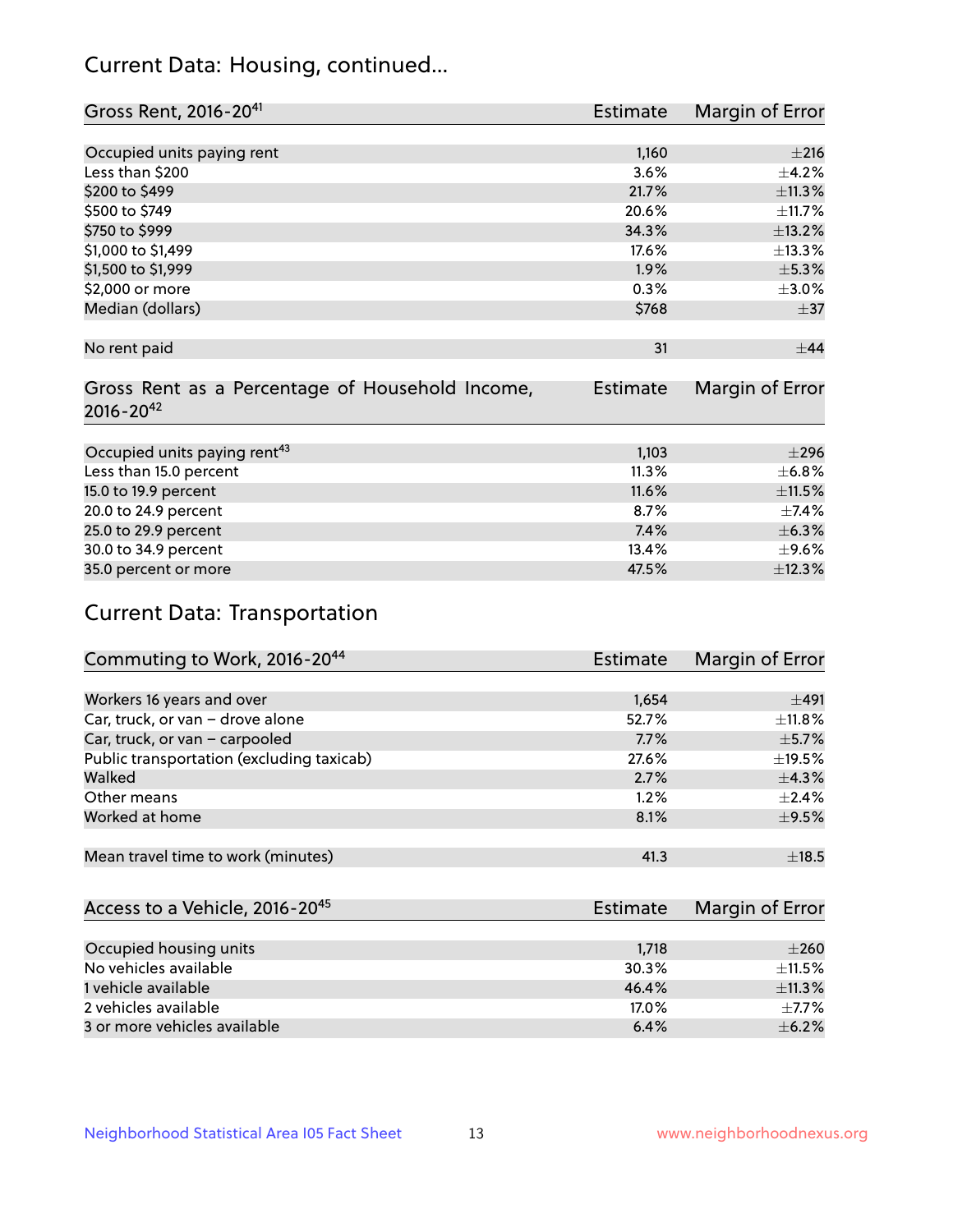## Current Data: Health

| Health Insurance coverage, 2016-2046                    | <b>Estimate</b> | <b>Margin of Error</b> |
|---------------------------------------------------------|-----------------|------------------------|
|                                                         |                 |                        |
| Civilian Noninstitutionalized Population                | 4,768           | ±1,564                 |
| With health insurance coverage                          | 86.0%           | ±36.8%                 |
| With private health insurance coverage                  | 38.0%           | ±16.4%                 |
| With public health coverage                             | 58.1%           | ±10.8%                 |
| No health insurance coverage                            | 14.0%           | ±4.4%                  |
| Civilian Noninstitutionalized Population Under 19 years | 1,565           | ±1,565                 |
| No health insurance coverage                            | 2.5%            | ±3.8%                  |
|                                                         |                 |                        |
| Civilian Noninstitutionalized Population 19 to 64 years | 2,514           | $\pm 721$              |
| In labor force:                                         | 1,866           | $\pm 615$              |
| Employed:                                               | 1,592           | $\pm$ 484              |
| With health insurance coverage                          | 75.5%           | $\pm$ 4.9%             |
| With private health insurance coverage                  | 64.4%           | ±12.3%                 |
| With public coverage                                    | 11.8%           | $\pm$ 8.7%             |
| No health insurance coverage                            | 24.5%           | ±14.6%                 |
| Unemployed:                                             | 274             | $+484$                 |
| With health insurance coverage                          | 65.0%           | $\pm$ 51.0%            |
| With private health insurance coverage                  | 14.1%           | $\pm 20.0\%$           |
| With public coverage                                    | 50.9%           | ±54.9%                 |
| No health insurance coverage                            | 35.0%           | $\pm 21.1\%$           |
|                                                         |                 |                        |
| Not in labor force:                                     | 648             | $+242$                 |
| With health insurance coverage                          | 77.9%           | ±18.7%                 |
| With private health insurance coverage                  | 26.2%           | ±19.3%                 |
| With public coverage                                    | 59.5%           | ±24.3%                 |
| No health insurance coverage                            | 22.1%           | $\pm$ 11.6%            |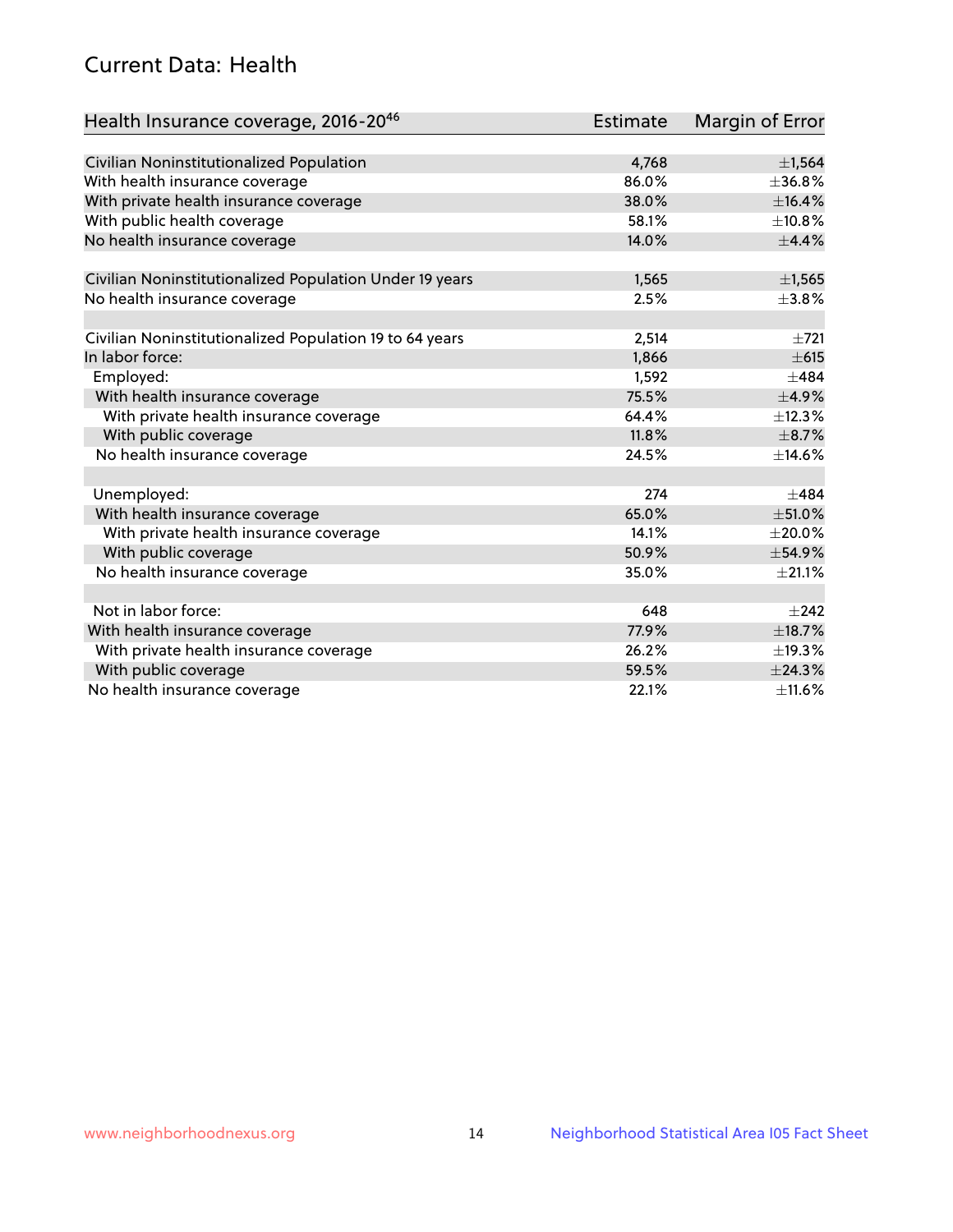#### Notes:

- 1. Source: U.S. Census Bureau, Decennial Census 2000, SF1 tables P8, P12; American Community Survey, tables B01001, B03002
- 2. This category includes Pacific Islanders, Native Americans and Alaska Natives, people who identify as some other race, and those who identify as bi/multi racial.
- 3. Source: U.S. Census Bureau, Decennial Census 2000, SF1 tables P15, P16, P18, P19; American Community Survey, tables B11001, B11005, B11003
- 4. Source: U.S. Census Bureau, Decennial Census 2000, SF3 table P37; American Community Survey, table B15002
- 5. Source: U.S. Census Bureau, Longitudinal Employer-Household Dynamics Residential Area Characteristics, Table JT01 (Primary Jobs); Workplace Area Characteristics, Table JT00 (All Jobs)
- 6. Source: U.S. Census Bureau, Decennial Census 2000, SF3 tables P52, P87; American Community Survey, tables B19001, B17001
- 7. Source: U.S. Census Bureau, Decennial Census 2000, SF1 tables H3, H4; American Community Survey, tables B25002, B25009
- 8. Source: U.S. Census Bureau, Decennial Census 2000, SF3 table H44; American Community Survey, tables B25044
- 9. Source: Atlanta Police Department, COBRA; U.S. Census Bureau, American Community Survey, table B01001
- 10. Source: U.S. Census Bureau, American Community Survey, table B01001
- 11. Source: U.S. Census Bureau, American Community Survey, table B03002
- 12. Source: U.S. Census Bureau, American Community Survey, table B05002
- 13. Source: U.S. Census Bureau, American Community Survey, table B05003
- 14. Source: U.S. Census Bureau, American Community Survey, tables B19001, B19025, B19051, B19061, B19055, B19065, B19059, B19069, B19056, B19066, B19057, B19067, B22001, B19101, B19127
- 15. Source: U.S. Census Bureau, American Community Survey, tables B19201, B19214, B20017, B19313
- 16. Source: U.S. Census Bureau, American Community Survey, table B17010
- 17. Source: U.S. Census Bureau, American Community Survey, tables B17001, B17006, B17021, B17007. Table totals may be lower than the total population, as they are based on the population for whom poverty status is determined.
- 18. Source: U.S. Census Bureau, American Community Survey, B17001H, B17001B, B17001D, B17001I. Table totals may be lower than the total population, as they are based on the population for whom poverty status is determined.
- 19. Source: U.S. Census Bureau, American Community Survey, tables B23001, B23008
- 20. Source: U.S. Census Bureau, American Community Survey, table C24030
- 21. Source: U.S. Census Bureau, American Community Survey, table C24010
- 22. Source: U.S. Census Bureau, American Community Survey, table B24080
- 23. Source: U.S. Census Bureau, Longitudinal Employer-Household Dynamics Origin-Destination Data, Tables JT00 Main and JT00 Aux
- 24. Source: U.S. Census Bureau, Longitudinal Employer-Household Dynamics Origin-Destination Data, Tables JT00 Main and JT00 Aux
- 25. Source: U.S. Census Bureau, Longitudinal Employer-Household Dynamics Origin-Destination Data, Tables JT00 Main and JT00 Aux
- 26. Source: U.S. Census Bureau, Longitudinal Employer-Household Dynamics Origin-Destination Data, Tables JT00 Main and JT00 Aux
- 27. Source: U.S. Census Bureau, American Community Survey, table B14001
- 28. Source: U.S. Census Bureau, American Community Survey, table B15002
- 29. Source: U.S. Census Bureau, American Community Survey, tables B11001, B11003, B11007, B11005, B09019
- 30. Source: U.S. Census Bureau, American Community Survey, tables B25002, B25003, B25004
- 31. Source: U.S. Census Bureau, American Community Survey, table B25024
- 32. Source: U.S. Census Bureau, American Community Survey, table B25034
- 33. Source: U.S. Census Bureau, American Community Survey, tables B25009, B25008, B25003
- 34. Source: U.S. Census Bureau, American Community Survey, table B07003
- 35. Source: U.S. Census Bureau, American Community Survey, table B25075. This value is self-reported and may differ from home values as determined by the County Tax Assessor.
- 36. Source: U.S. Census Bureau, American Community Survey, table B25081
- 37. Source: U.S. Census Bureau, American Community Survey, table B25087
- 38. Source: U.S. Census Bureau, American Community Survey, table B25091
- 39. Excludes units where Selected Monthly Owner Costs as a Percentage of Income cannot be computed.
- 40. Excludes units where Selected Monthly Owner Costs as a Percentage of Income cannot be computed.
- 41. Source: U.S. Census Bureau, American Community Survey, table B25063
- 42. Source: U.S. Census Bureau, American Community Survey, table B25070
- 43. Excludes units where Gross Rent as a Percentage of Income cannot be computed.
- 44. Source: U.S. Census Bureau, American Community Survey, tables B08101, B08013
- 45. Source: U.S. Census Bureau, American Community Survey, table B25044
- 46. Source: U.S. Census Bureau, American Community Survey, tables B18135, B27011

The dagger (†) symbol denotes values that cannot be computed.